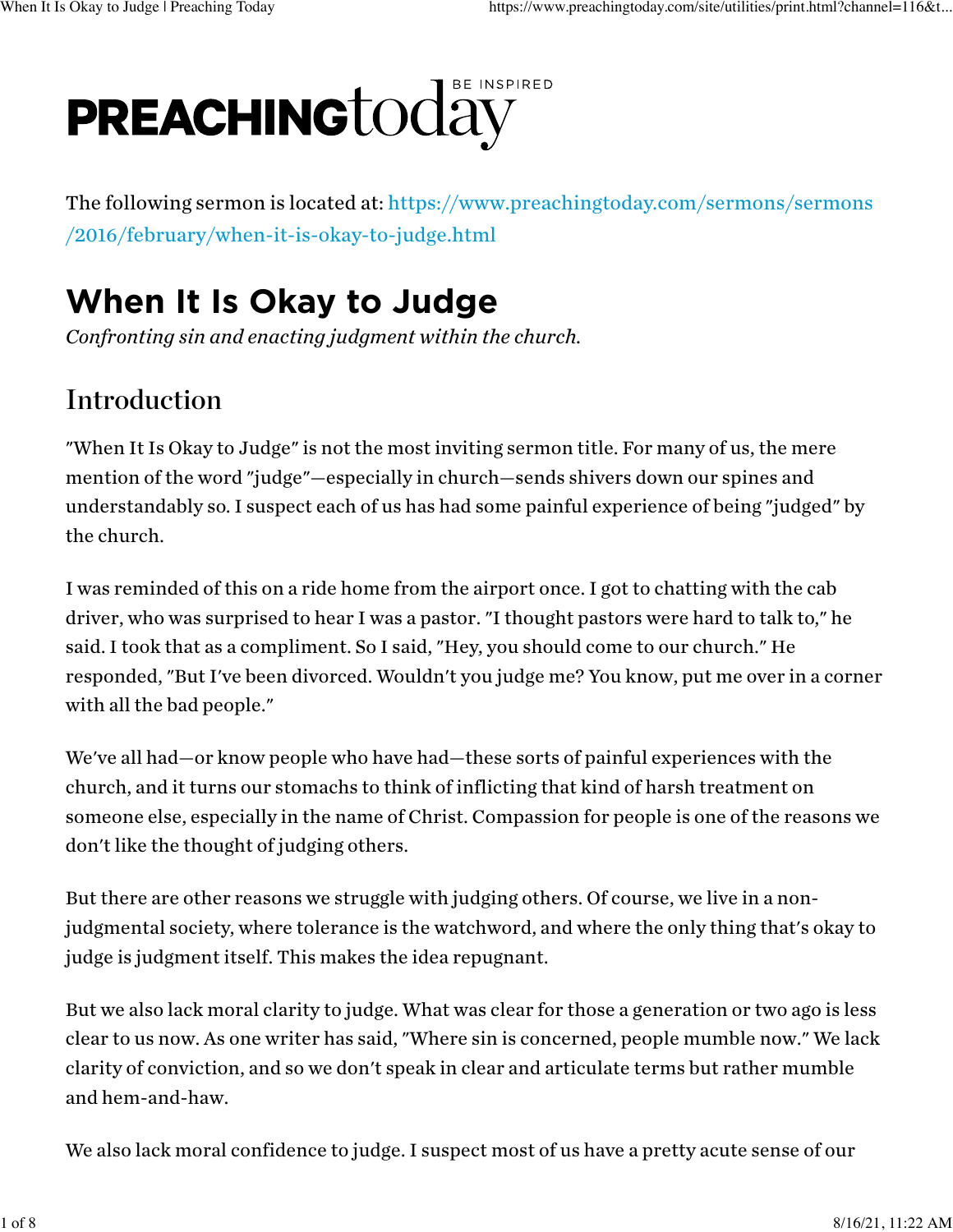own sin—that we're pretty messed up ourselves—and so we find ourselves rightly asking, "Who am I to judge? If anyone is without sin, let him be the first to throw a stone." But we're all with sin, and thus we're all tentative to cast judgment on anyone else.

### Conceit as the cause for Corinthian inaction

But our passage challenges us to see that there might be another reason why we don't judge: Conceit. Pride. Arrogance. That's the reason the Corinthians weren't taking action and had failed to take action. "And you are arrogant!" Paul says in verse two.

Paul is shocked with what he hears. There is a case of sexual immorality that wouldn't even be tolerated among non-Christians. But do you know what's worse than the sexual immorality of this individual? The church's response to it. They were simply sitting back idly watching, not lifting a finger to do anything about it. Paul see this as the height of arrogance. "And you are arrogant!" he says to them.

Interestingly, we think it's arrogant to judge others. Paul thinks it's arrogant not to judge others. How come? Why does he accuse them of arrogance? Perhaps it was related to the man's social standing. He may have been a person of standing in the community, and so got a pass from everyone in the church. We all know how this works. You give exception to those with influence; they get away with things others don't.

But there's something deeper going on. They're arrogant because they think they can ignore this flagrant sin and remain unharmed themselves. There's nothing more arrogant than to think that you're somehow immune to another's sin.

There's a famous story told of Muhammad Ali, the legendary boxer, who was on a flight that was ready to take off. The flight attendant asked him, "Mr. Ali, would you please fasten your seat belt? The plane's about ready to take off." Ali responded, "Superman doesn't need a seatbelt." The flight attendant had the right response: "Superman doesn't need an airplane, either."

It's arrogant to think that you're immune to harm. That's the conceit of these Corinthians. They were acting like they didn't need a seatbelt—or an airplane, for that matter. Pride has blinded them to the seriousness of this man's sin, but also to the toxic consequences it was having on them as a community.

## Corporate solidarity and mourning the sins of others

Instead, Paul sees the only right response to be mourning. "Ought you not rather to mourn?"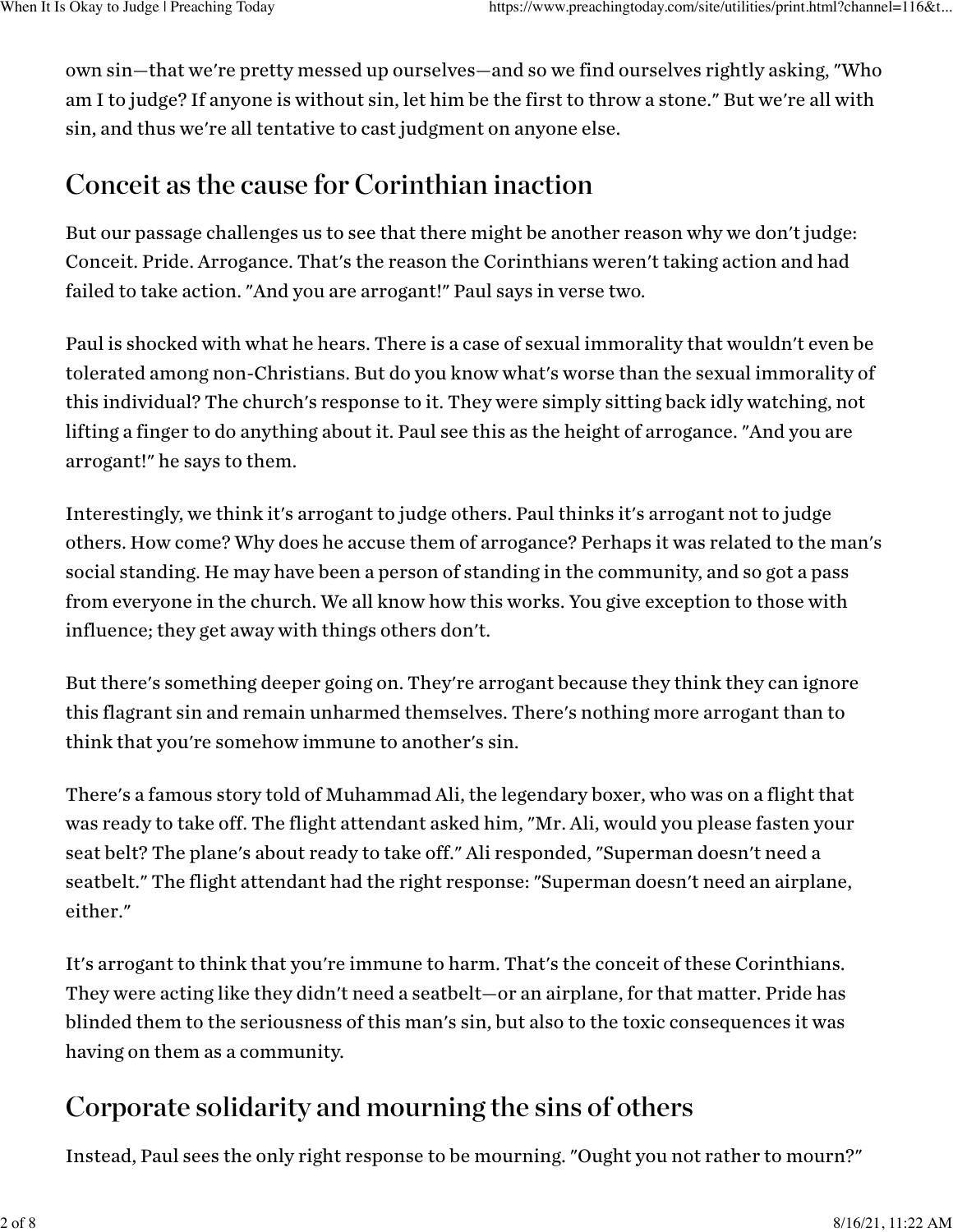he says in verse two. Mourning is the only right response once they realize they are complicit in this man's sin. Their hands are dirty with his sin.

I remember listening to a seasoned pastor describe a heart-breaking situation in his church. Two staff members had fallen into an illicit sexual relationship, and this had gone on for years, with the liaison often happening during the church services themselves—about as awful a scenario as you can imagine. But God brought it to light, and when the preaching pastor found out at a meeting of their eldership, he didn't just sit there on his hands, wondering how they could do such a terrible thing. Instead, he got up from the table, ran to the sanctuary, threw himself down prostrate on the platform, and cried out to God—with loud cries and tears—for mercy upon the church and its ministry. The rest of the elders followed suit and fell down on the ground, prostrate, confessing sin and pleading for God's mercy.

That's a picture of mourning. That's what Paul has in mind when he says they should be mourning rather than boasting. For them, boasting would have been to excuse the sin because of the significance of these two staff members who were so vital to the church's ministry. But instead, the sin was immediately dealt with, and the leadership sought the mercy of God by mourning and repenting.

For those whose hearts and minds are steeped in the worldview of the Bible, there is a sense of corporate solidarity that begins to take hold of your mind and the way you view things. You don't see the people of God as a bunch of individuals who come together as part of some voluntary association once or twice a week; rather, you see it holistically, as a spiritually integrated community where each belongs to the other, and where what one does affects all the others. In short, you see it as a body: where each of the members of the body belong to one another as a single, organic, spiritual person. When one suffers, we all suffer, and when one sins, we all endure—in some sense—the consequences of it.

### Severe mercy: enact eschatological judgment ahead of time

Because Paul understands this, his recommendation to the Corinthians is clear. In verse two, he says, "Let him who has done this be removed from among you." But how does this work? And what should the Corinthians do?

Paul explains what this should look like in verses three through five. What he says is that they are to enact the judgment of Jesus on this person. Paul wants them to understand that the Lord Jesus Christ has already pronounced judgment on this person. Their job, as the body of Christ, is simply to enact it in the here and now.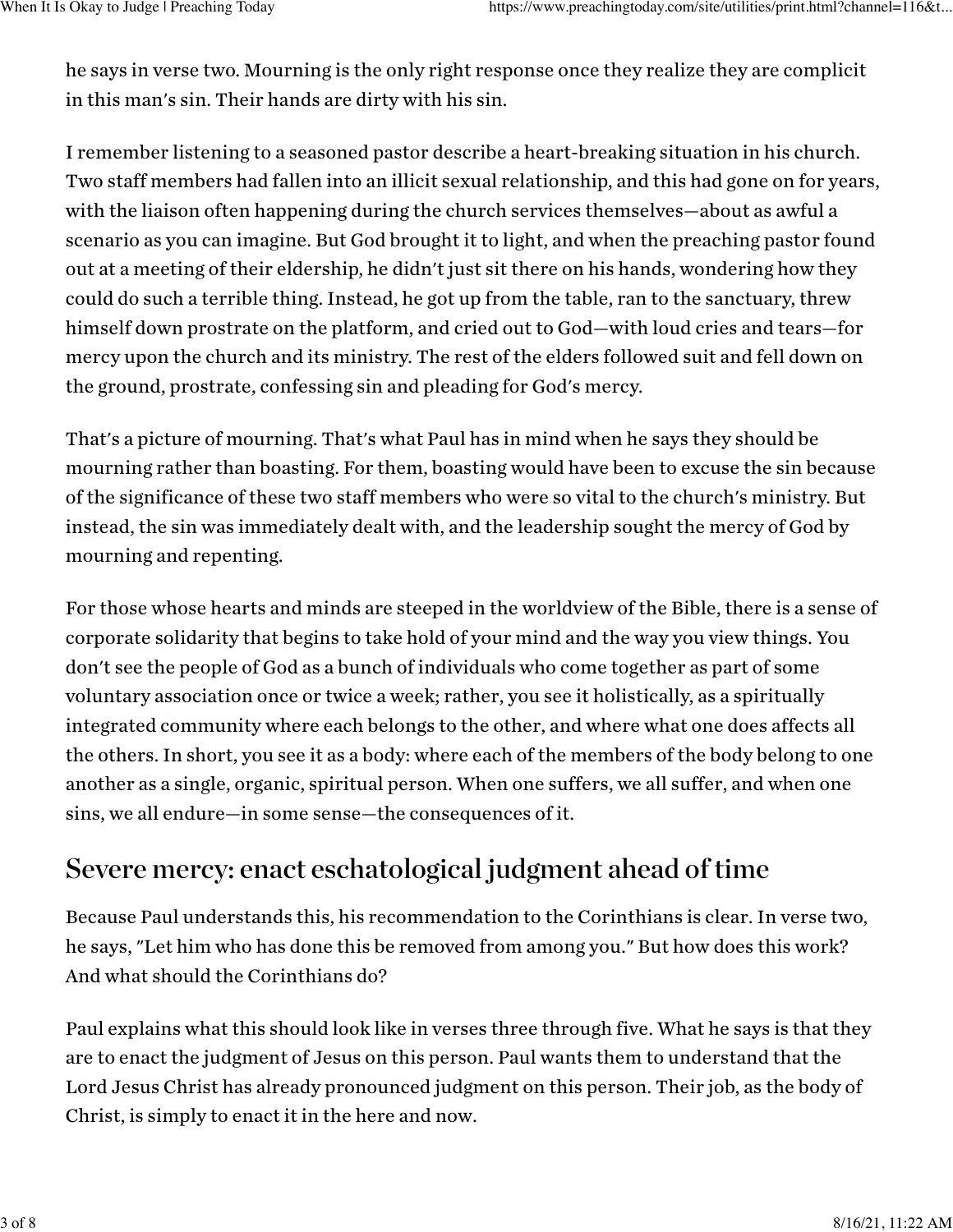In verse three, Paul says he has already pronounced judgment on the one who did this. His point is not to draw attention to the fact that it is his judgment, but rather—as Jesus' apostle that he is speaking authoritatively on Jesus' behalf. So this is what Jesus thinks, what Jesus himself would do.

Christ is the one who judges this man, not the church, not even Paul. Two phrases in verse four bring this out. First, they assemble "in the name of the Lord Jesus," and, second, they assemble "with the power of our Lord Jesus." That is, they gather together under Jesus' authority and enact his judgment.

Jesus is the one who hands the person over to Satan for the destruction of his flesh. He turns the person over to Satan's power and influence so the person will be humbled, broken, convicted, and chastened. Ultimately, so the person arrives at a place where he or she is ready to be done with sin. Think about the story of the prodigal son.

When a church does something like this, they do it because they believe Jesus has already ruled in judgment against the person, so the church is simply aligning its actions with the actions of Jesus. But we also need to see how the judgment of the church not only aligns with Jesus' judgment, but also anticipates God's final judgment. It's a proleptic judgment: a verdict given ahead of time, before the final verdict. It is meant to be a severe mercy in this life so there won't be severe wrath on the Last Day. It's a gracious wake-up call to the person before it's too late.

### Spiritual integrity and identity: be who you are

It's clear—from Paul's perspective, at least—what they should do. But sadly, that's not what they're doing. Instead, Paul returns to the root of their inaction: their arrogance, their conceit. "Your boasting is not good," he says in verse six.

This is tragic because their failure to act is seriously undermining their spiritual integrity, it's contradicting their identity, and it's discrediting the sacrifice of Christ. That's what Paul wants them to understand in verses six through eight.

The church is seriously threatened when there is flagrant, unrepentant sin in its midst. Paul draws on a powerful Old Testament metaphor to drive home this point: leaven. That's a small lump of dough that is kept over and over and added to a new lump of dough to get it to rise. Paul says that's what flagrant sin is like within the body.

But notice the gospel logic of things in these verses. They're to cleanse out the old leaven that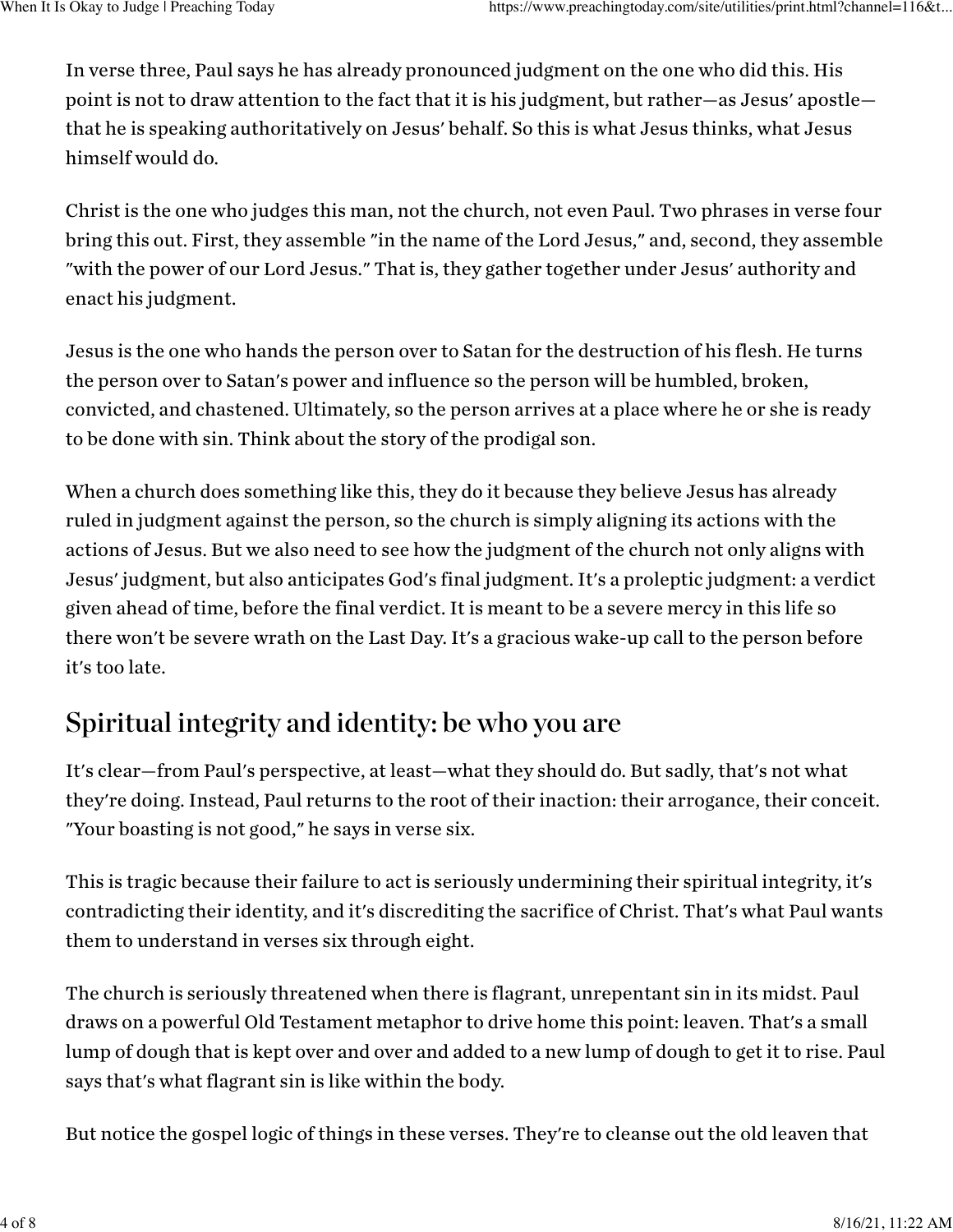they can become a new lump; not characterized by malice and evil, but marked by sincerity and truth. Yet notice what Paul says, they already are this new unleavened lump. That's their identity in Christ and as Christians. The cleansing of the body is not so they can become something other than what they already are. Rather, it's to embody who Jesus has already made them to be, as we see in verse six: "as you really are unleavened."

Here surfaces a hugely important insight that we find reiterated everywhere. Identity always precedes ethics. Who you are in Christ always comes before what you do in and for Christ. This is gospel-rooted living: the indicative of who you are preceding the imperative of what you are supposed to do. That's gospel logic!

But notice that Paul takes this one step further. He ties our identity to the work of Christ. The church has become God's holy temple—an unleavened, new lump—because of what Christ has done for us. Paul reaches for the story of Passover, when Israel removed the leaven in their exodus from Egypt. In verse seven, Paul then says that Christ, our Passover lamb, has been sacrificed. The shedding of his blood on the Cross is what makes us a new lump of unleavened bread, God's holy temple. We've been made holy, set apart as saints, through Christ's sacrifice for us.

#### Not a holy huddle but an authentic missional community

This doesn't mean, however, that we should retreat into holy huddles. Some were evidently tempted to draw that false conclusion. Paul has to address this in verses nine through thirteen.

He'd written to them earlier and said similar sorts of things, and presumably, some of the Corinthians heard this as a call to separate from anyone who was living a sexually immoral life. Living in ancient Corinth, they knew this was a tall order; they were going to have to make plans to leave the city, if not the world, and maybe get a place on one of those rockets going to Mars in 2024.

But, of course, that's not at all what Paul is saying. Yes, he says, you're to break fellowship with the sexually immoral—in verse 10, he clarifies, "not at all meaning the sexually immoral of this world, or the greedy and swindlers, or idolaters," and for one simple reason: "since then you would need to go out of the world."

No, Jesus has called the church to be in the world but not of the world. That's what Paul's trying to get at here. It's far easier, of course, to avoid being of the world by not being in the world. Many Christians have chosen the path. But it misses the point.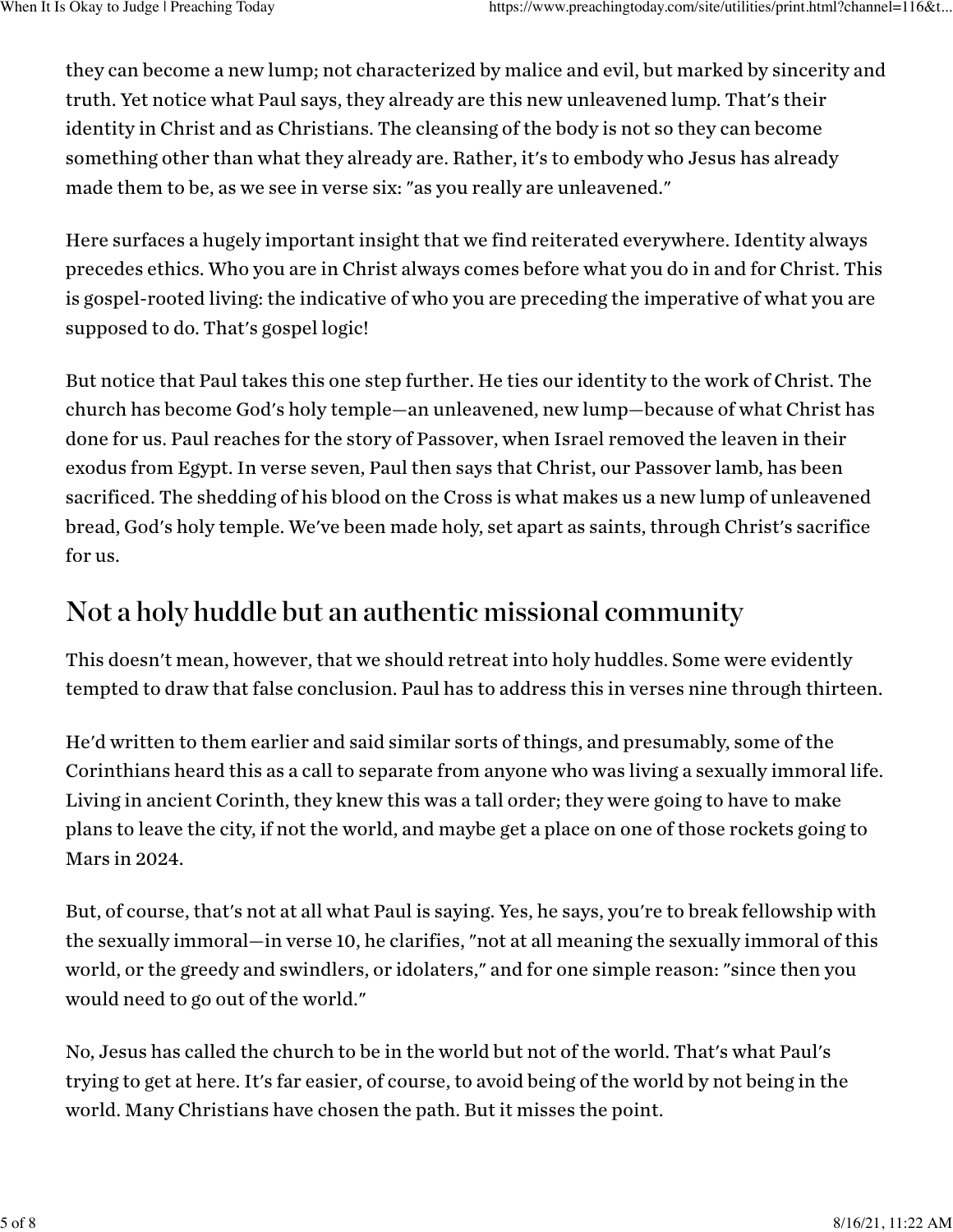Rather, Paul says in verse 11, "I am writing to you not to associate with anyone who bears the name of brother if he is guilty of sexual immorality or greed, or is an idolater, reviler, drunkard, or swindler—not even to eat with such a one," that is, anyone who persists in calling himself Christian while engaging in flagrant, unrepentant sin.

Note the punch-line in verse 12: "For what have I to do with judging outsiders?" Answer: I don't. That's not my place, or any Christian's place. That's God's prerogative. He'll take care of that. The church's task, on the other hand, is to care for itself. As we see in verses 12 and 13, "Is it not those inside the church whom you are to judge? God judges those outside. 'Purge the evil person from among you.'"

You see, Christians tend to judge those outside, but give a pass to those inside. We have lots of forceful things to say about non-Christians, but often mumble when it comes to those within our own body. This is sad because it leaves those outside the church with the impression that we are— first of all—judgmental, and then, secondly, hypocritical. But what if we reversed this? What sort of missional impact would we have?

#### What do we learn?

This passage has much to teach us: first, about the nature of sin. It's not a private possession; it has corporate and community impact. Think twice before you do something to dishonor the name of Christ because it will impact more than just yourself. You are part of the body of Christ, and each belongs to the other.

But secondly, we learn about the nature of the church. It is a holy temple, the place where God dwells. This is not simply some random association of individuals who happen to like gathering in this building on a Sunday morning. We are a spiritual community, connected spiritually to one another by the spirit of Christ. When one suffers, we all suffer. When one sins, we all struggle. We're connected, spiritually.

We learn about the work of Christ. He is our Passover Lamb, whose wonderful sacrifice for our sins sets us free and brings us into a community of believers who—together with us—pursue this freedom and seek to live it out.

We learn about the holiness of God. We fail to take discipline seriously because we fail to take the holiness of God seriously. The holiness of God is just not a major concern. It's an important doctrinal affirmation, yes, and it's of theological interest, perhaps. But it's not a lifestyleshaping concern to help us determine how we live in the here and now, day-to-day, nitty-gritty of our ordinary lives. Holiness is like background noise, not dance music; it doesn't really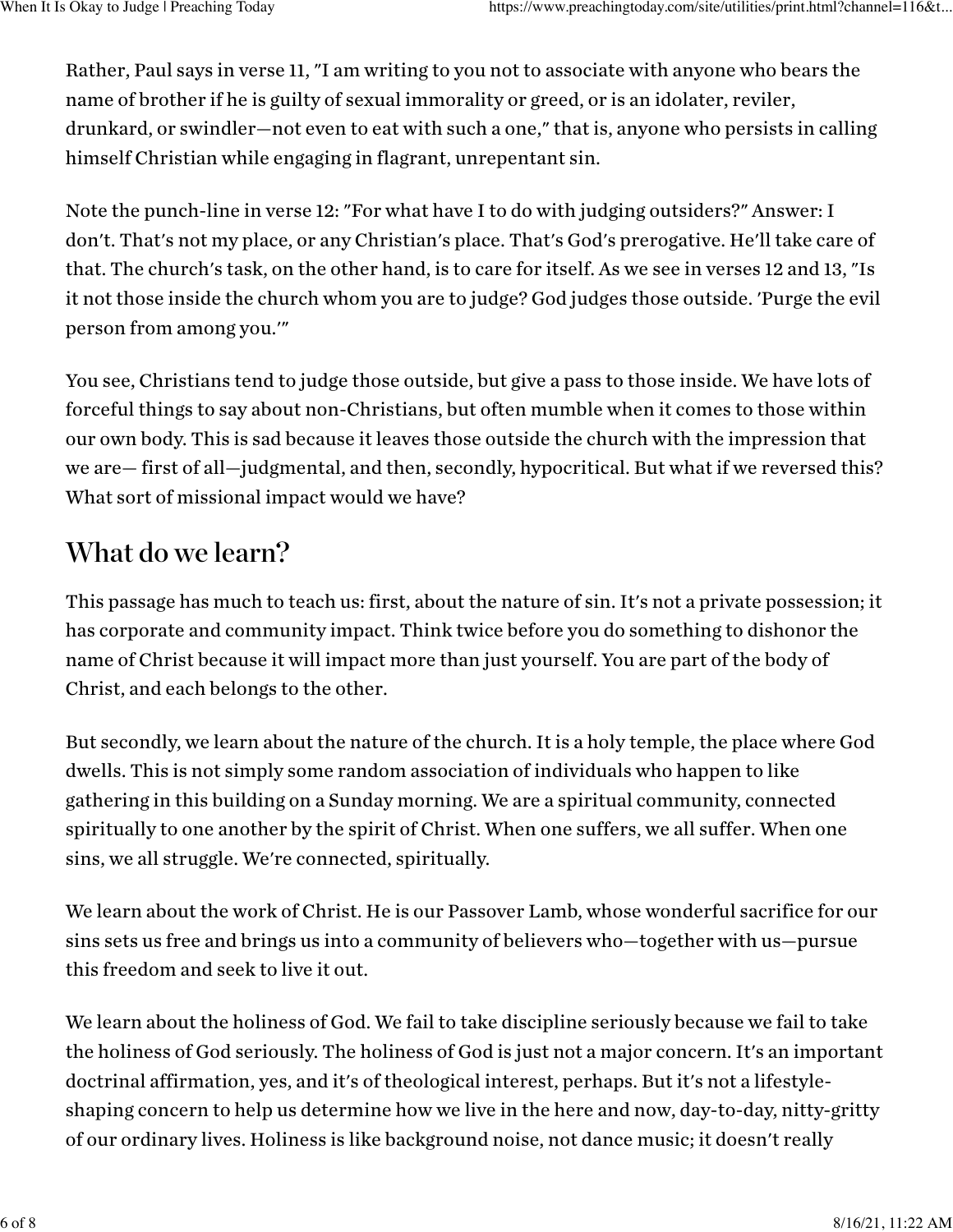shape and inspire, but simply lingers in the atmosphere.

Lastly, we learn about the mission of the church. I suspect our witness to the world would be far more powerful is we pursued greater authenticity as a body. When we tolerate sin within our own midst and yet decry sin in the outside world, we send the worst kind of mixed message. But when we're serious about sin and about the gospel of God's grace and forgiveness, the world takes notice because they see an authentic witness, marked by integrity and not hypocrisy.

### Conclusion

When is it okay—indeed, even necessary—to judge another Christian?

It is okay to judge another Christian when the sin is flagrant and unrepentant. Not the little garden variety struggle we all have, or even the more serious missteps we all take when they're followed by repentance.

It is okay to judge another Christian when the offending person continues to profess faith and claims to be a Christian. If they reject their faith and deny Christ and leave the church, that is their prerogative, and they've taken care of the matter themselves.

It is okay to judge another Christian when the church has gathered in the name of Jesus, under the authority of his Word and with the power of his Spirit. This is not the prerogative of individuals, something that can be decided by a few folks in a small group on some Thursday afternoon. It's the solemn work of the body of Christ.

It is okay to judge another Christian when the aim and intent is restorative rather than retributive: when you ultimately want to see the person repent and be restored rather than suffer or simply be punished.

It is okay to judge another Christian when the person's presence in the church threatens to undermine the church's spiritual integrity. The church is not a club or a voluntary association; it is instead God's holy temple, the place where his Spirit dwells. This is who you are, as God's people. As Paul says in [1 Corinthians](https://www.biblegateway.com/passage/?search=1%20Corinthians+3%3A16-3%3A17) 3:16-17, "Do you not know that you are God's temple and that God's Spirit dwells in you? If anyone destroys God's temple, God will destroy him. For God's temple is holy, and you are that temple."

#### Todd Wilson